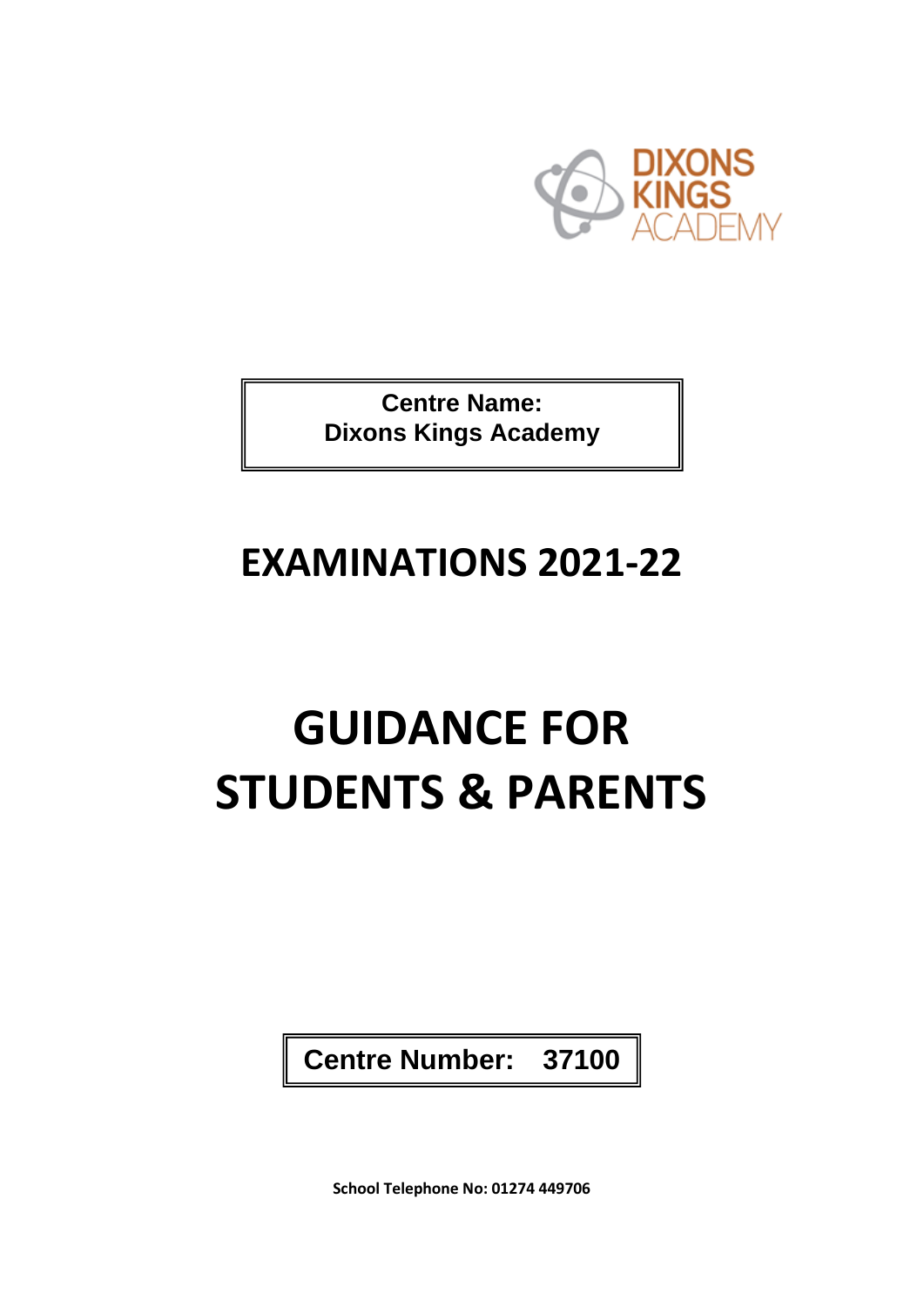### **CONTENTS**

|                                                                                                                                                                  |                                                                                                         | Page                                                                                                                                         |
|------------------------------------------------------------------------------------------------------------------------------------------------------------------|---------------------------------------------------------------------------------------------------------|----------------------------------------------------------------------------------------------------------------------------------------------|
| Introduction                                                                                                                                                     |                                                                                                         | $\mathbf{1}$                                                                                                                                 |
|                                                                                                                                                                  | <b>Before the Examinations:</b>                                                                         |                                                                                                                                              |
| <b>Statements of Entry</b><br><b>Examination Boards</b><br><b>Candidate Name</b><br><b>Candidate Number</b><br>Timetables<br><b>Contact Numbers</b><br>Equipment | Unique Candidate Identifier                                                                             | $\overline{2}$<br>$\overline{2}$<br>$\overline{2}$<br>$\overline{2}$<br>$\overline{2}$<br>$\overline{2}$<br>$\overline{2}$<br>$\overline{3}$ |
|                                                                                                                                                                  | <b>During the Examinations:</b>                                                                         |                                                                                                                                              |
| Invigilators                                                                                                                                                     | <b>Examination Regulations</b><br><b>Attendance at Examinations</b><br><b>Absence from Examinations</b> | 3<br>3<br>5<br>5                                                                                                                             |
|                                                                                                                                                                  | <b>After the Examinations:</b>                                                                          |                                                                                                                                              |
| Book Return Day<br><b>Post Results</b>                                                                                                                           | <b>Notification of Results</b><br><b>Presentation of Certificates</b>                                   | 5<br>5<br>6<br>6                                                                                                                             |
| <b>Frequently Asked Questions</b>                                                                                                                                |                                                                                                         | $6-8$                                                                                                                                        |
|                                                                                                                                                                  | <b>JCQ Notices to Candidates</b>                                                                        | $9 - 17$                                                                                                                                     |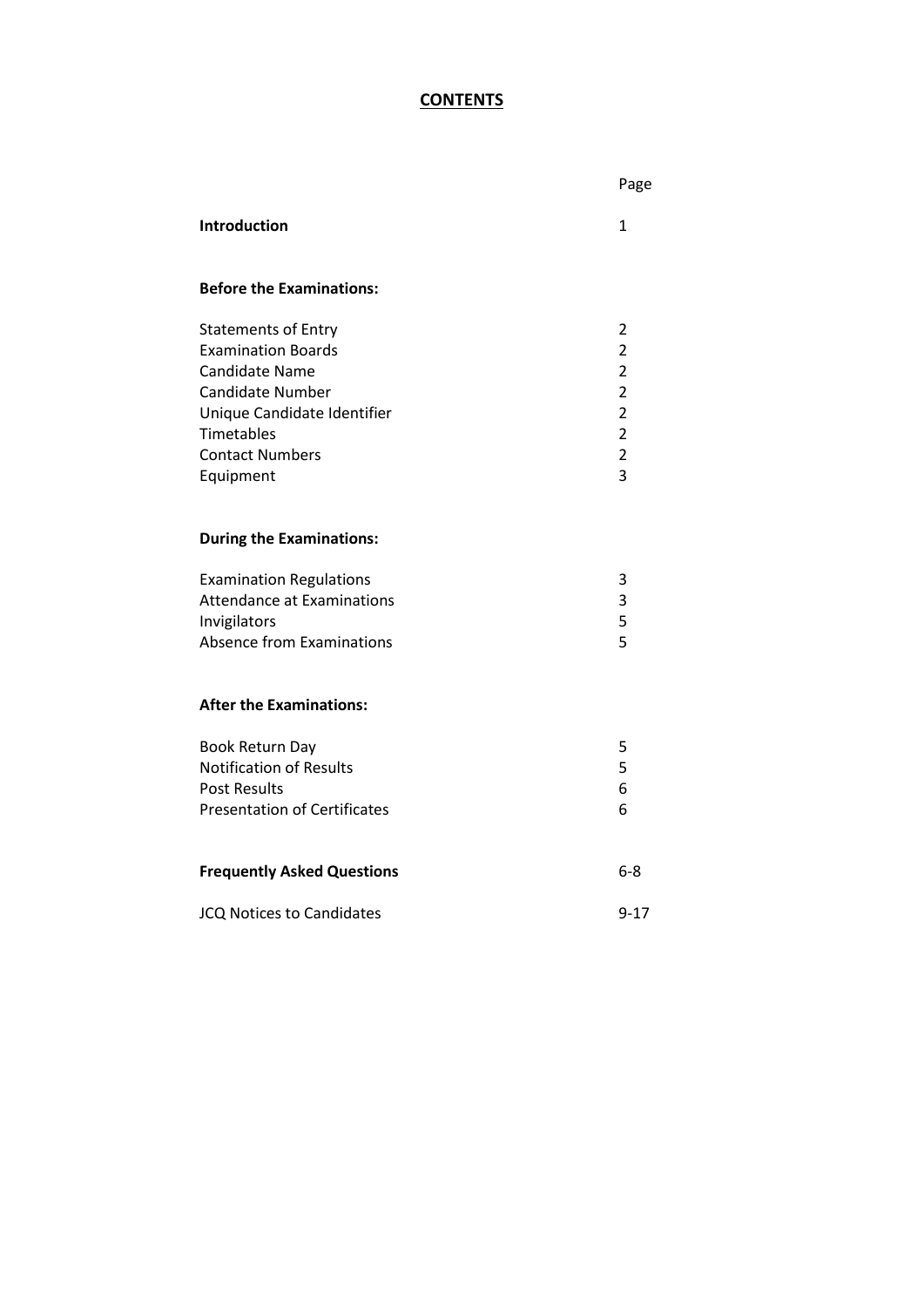#### **INTRODUCTION**

It is the aim of Dixons Kings Academy to make the examination experience as stress-free and successful as possible for all candidates.

Hopefully, this booklet will prove informative and helpful for you and your parents. Please read it carefully and show it to your parents so that they are also aware of the examination regulations and the procedures to follow in the event of any problems occurring.

The awarding bodies (or examination boards) set down strict criteria which must be followed for the conduct of examinations and every school is required to follow them precisely. You should therefore, pay particular attention to the Notice to Candidates that is printed at the end of this booklet.

Some of the questions you may want to ask are answered at the back of this booklet. **If there is anything you do not understand or any question that has not been addressed, PLEASE ASK.**

If you or your parents have any queries or need help or advice at any time before, during or after the examinations please contact:

The Examinations Officers – **Mrs R Raziq** who can be found in the CDC

Email: **exams@dixonska.com**

The school telephone number is: **01274 449706**

Remember – we are here to help.

**GOOD LUCK!**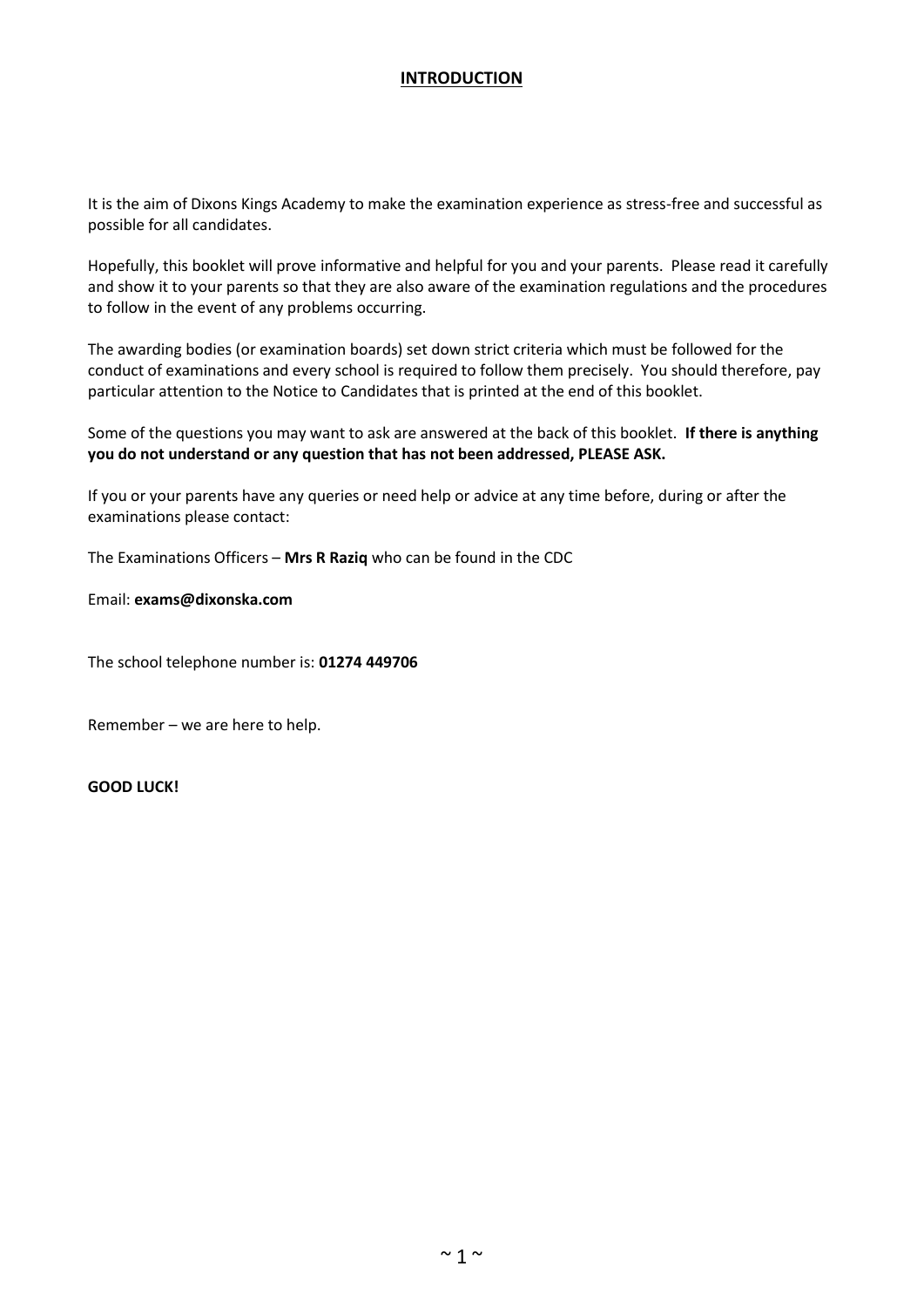#### **BEFORE THE EXAMINATIONS**

#### **STATEMENTS OF ENTRY:**

- All Candidates receive a statement of entry from school indicating the subjects they are being entered for and the levels of entry, where applicable. Please check that these are correct. Some subjects only have one tier of entry, some have Foundation or Higher.
- Candidates may also receive statements of entry from the Exam Boards. You must check everything on your statements of entry very carefully. Particularly check that all personal details (date of birth, spelling of names) are accurate as these will appear on certificates and it will be difficult to change them once certificates are awarded.

#### **EXAMINATION BOARDS:**

Dixons Kings Academy uses the following Examination Boards: AQA, Edexcel and OCR

#### **CANDIDATE NAME:**

Candidates are entered under the name format of First Name +(Legal) Surname e.g. Adam Smith.

#### **CANDIDATE NUMBER:**

 Each candidate has a four-digit candidate number. This is the number you will enter on examination papers. It will appear next to your name on seating plans and examination registers. **Please learn it**.

#### **UCI:**

• In addition to a candidate number, each candidate must have a Unique Candidate Identifier (12) numbers and 1 letter) which is shown on the top of statements of entry. This number will usually begin with the Centre Number (37100) unless you have transferred from another school that had already issued your UCI. Your UCI is used for administration purposes and helps the examination boards track you as an individual through all the exam seasons.

#### **TIMETABLES:**

- A copy of the Academy's exam timetable will be posted on the Academy website and on the exam notice board. You will also receive an individual timetable showing your own specific examinations with details of date, time, and duration of exam, venue and seat number. Check it carefully. If you think something is wrong see Mrs Raziq immediately.
- A few candidates may have a clash where two subjects are timetabled at the same time. The Academy will make special timetable arrangements for these candidates only. You must check your individual timetable and see the exams staff if you are unsure what to do. If you think there is a clash on your timetable that has not been resolved, please see Mrs Raziq immediately.
- Students who require access arrangements such as a scribe will be accommodated in a separate room. Please check your timetable carefully and arrive at the room on time.

#### **CONTACT NUMBERS**

Please check that we have two up-to-date contact numbers for you.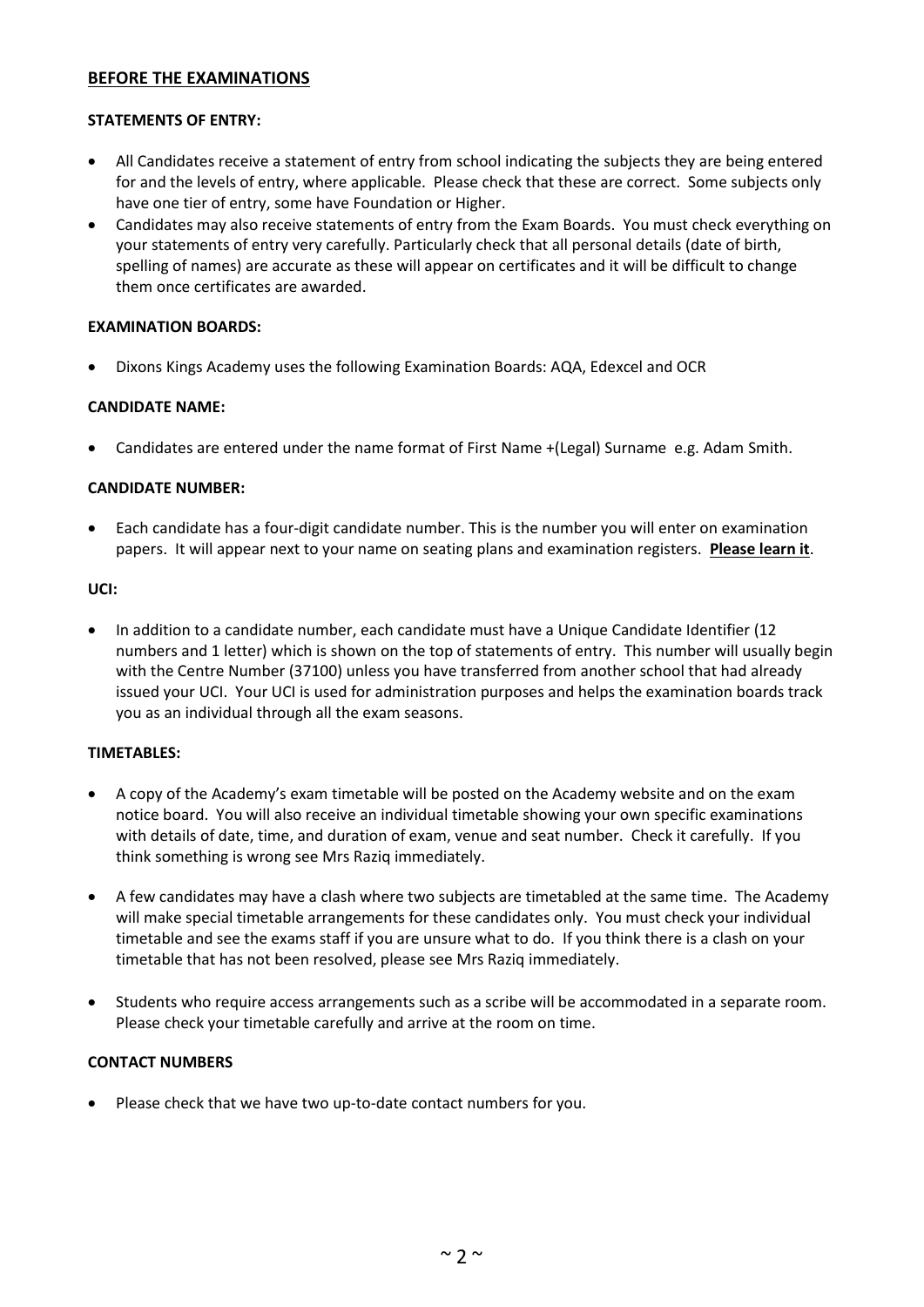#### **EQUIPMENT**

Make sure you have all the correct equipment before your examinations. Check the regulations in the Notice to Candidates and the information on the following page

#### **DURING THE EXAMINATIONS**

#### **EXAMINATION REGULATIONS**

 A copy of the following notices which are issued jointly by all the Examining Boards, can be found at the back of this booklet:

Information for Candidates – Written examinations Information for Candidates – Non examination assessments Information for Candidates – On screen tests Information for Candidates – Privacy notice Information for Candidates – Social media Warning to Candidates

All candidates must read these carefully and note that to break any of the examination rules or regulations could lead to disqualification from all subjects. The school must report any breach of regulations to the Awarding Body.

#### **ATTENDANCE AT EXAMINATIONS**

- Candidates are responsible for checking their own timetable and arriving at the Academy on the correct day and time, properly dressed and equipped. Candidates must arrive at 8.00am for morning exams and 1.30pm for afternoon exams. You should go straight to the lecture theatre for the pre-exam briefing. After this wait quietly outside the room you have been allocated ready to be admitted.
- All morning exams will start at 09:00
- All afternoon exams will commence at 2:00pm apart from the below exams which will commence at 1pm:

 **Urdu Listening and reading exam on Tuesday 17 May 2022 will commence at 1pm. Students to arrive at 12:45**

**Urdu writing exam on Tuesday 07 June 2022 will commence at 1pm. Students to arrive at 12:45 Arabic Writing exam on Monday 06 June 2022 will commence at 1pm. Students to arrive at 12:45. Business Paper 2 exam on Monday 13 June 2022 will commence at 1pm. Students to arrive at 12:30. Polish listening and reading exam on Friday 17 June 2022 will commence at 1pm. Please arrive at 12:45.**

**Further Maths on Wednesday 08 June 2022 AND Wednesday 22 June 2022 will commence at 1pm. Students to arrive at 12:30**

- Candidates who arrive a few minutes late for an examination may still be admitted but will not receive any additional time. If special consideration applies then you must speak to the Examinations Officers (see **ABSENCE FROM EXAMINATIONS**).
- Normal Academy uniform must be worn by all students attending examinations.
- All items of equipment, pens, pencils, mathematical instruments, etc. should be visible to the invigilators at all times. You must either use a transparent pencil case.
- Pens should be black ink or ballpoint. Do not use gel pens or correction pens.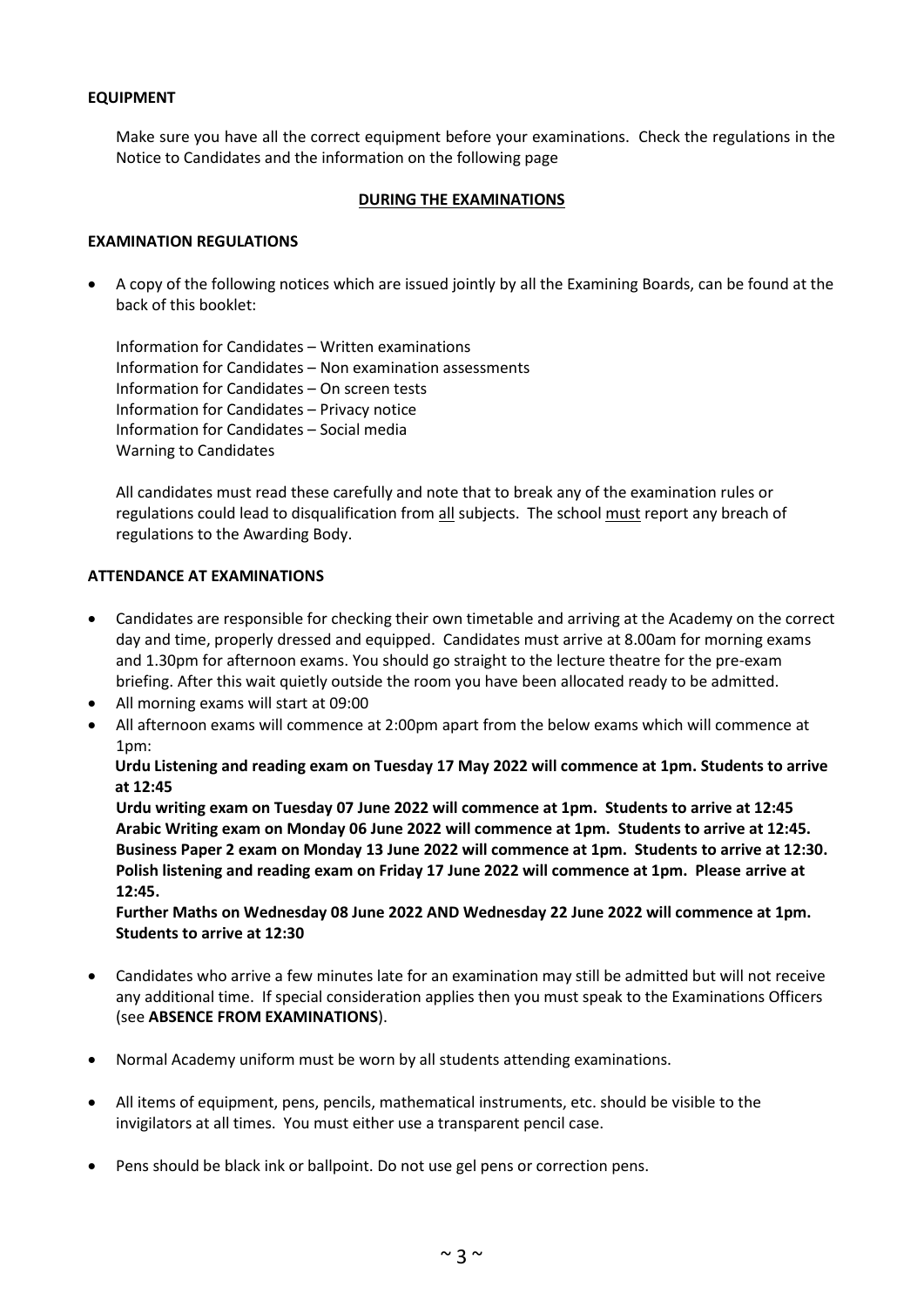- For exams where calculators are permitted, students should make sure their calculators conform to the examination regulations. If in doubt, check with your teacher. Remove any covers or instructions and make sure batteries are new.
- **Watches MUST NOT BE WORN IN THE EXAMINATION ROOM**. Whether this be a normal or smart watch. They must be removed and handed in at briefing before the start of the exam and cannot be taken into the exam. If a watch is found in your possession during an examination (even if it is turned off) it will be taken from you and a report made to the appropriate exam board. No exceptions will be made.
- Exam conditions apply from the moment you enter the exam room. Do not attempt to communicate with or distract other candidates.
- Examination regulations are very strict regarding items that may be taken into the examination room (see FAQs at the end of this booklet). If you break these rules you will be disqualified from the examination.
- **Mobile phones MUST NOT BE TAKEN INTO THE EXAMINATION ROOM.** All phones will be collected at the briefing before the start of each exam and stored securely for the duration of the exam. If a mobile phone (or any other type of electronic communication or storage device) is found in your possession during an examination (even if it is turned off) it will be taken from you and a report made to the appropriate exam board. No exceptions will be made.
- No food is allowed in the examination rooms. Bottled water may be brought into the exam room providing it is in a transparent container with all labels removed.
- Please do not write on examination desks. This is regarded as vandalism and you will be asked to pay for any damage.
- Do not draw graffiti or write offensive comments on examination papers if you do the examination board may refuse to accept your paper.
- Listen carefully to instructions and notices read out by the invigilators there may be amendments to the exam paper that you need to know about.
- Check you have the correct question paper check the subject, paper and tier of entry. You will be reminded by the invigilator but the responsibility is yours.
- Read all instructions carefully and number your answers clearly.
- Candidates must stay in the examination room for the duration of the exam. You will not be allowed to leave an examination room early. If you have finished the paper use any time remaining to check over your answers and that you have completed your details correctly.
- At the end of the examination all work must be handed in remember to cross out any rough work. If you have used more than one answer book or loose sheets of paper make sure your name and candidate number are written on each one and tuck them inside your main answer booklet.
- Invigilators will collect your exam papers before you leave the room. Absolute silence must be maintained during this time. Remember you are still under examination conditions until you have left the room.
- Question papers, answer booklets and additional paper must NOT be taken from the exam room.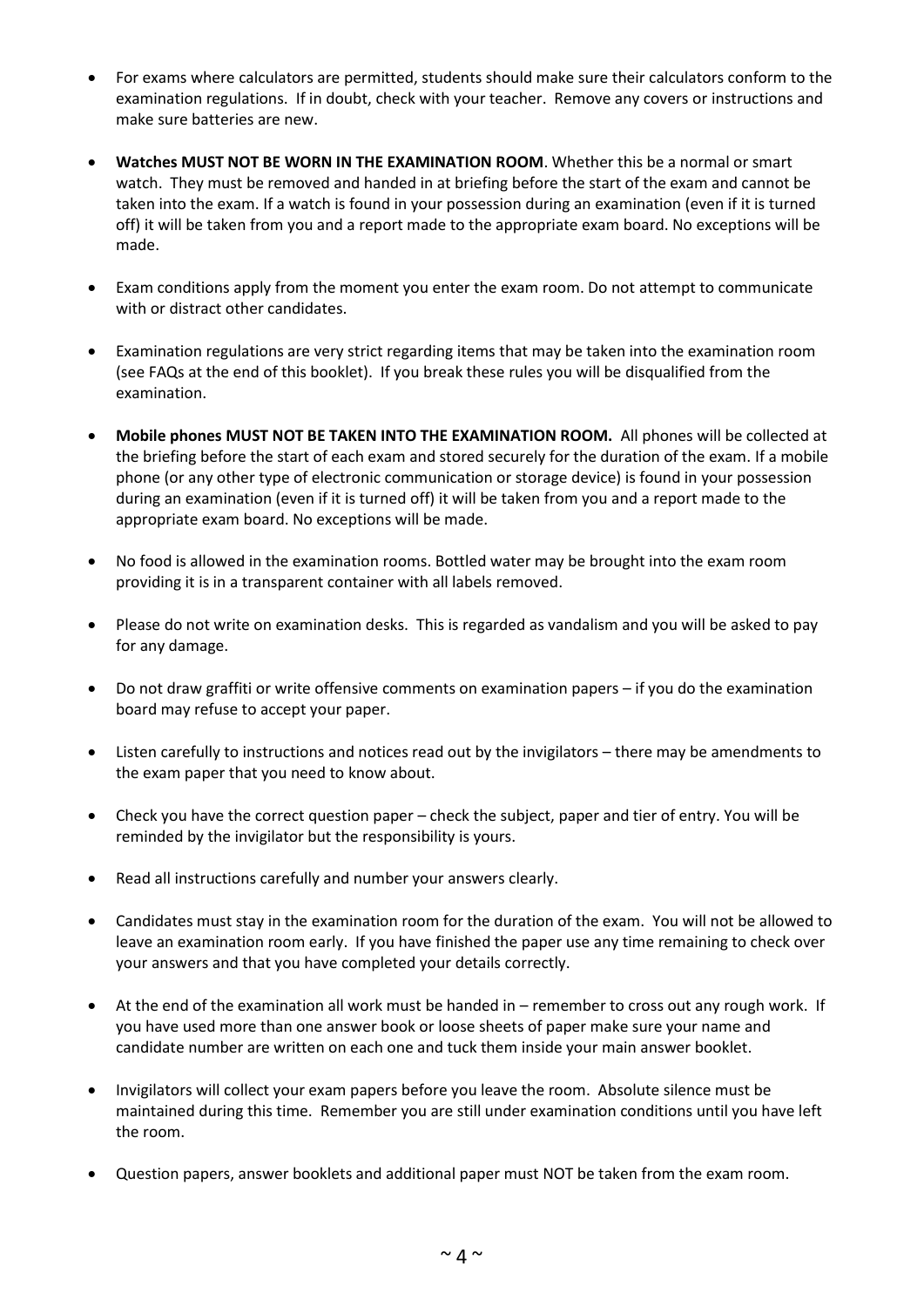- Remain seated in silence until told to leave the examination room. Please leave the room in silence and show consideration for other candidates who may still be working.
- If the **fire alarm** sounds during an examination the examination invigilators will tell you what to do. Don't panic. If you have to evacuate the room you will be asked to leave **in silence** and in the order in which you are sitting. You will be escorted to a designated assembly point. Leave everything on your desk. You must not attempt to communicate with anyone else during the evacuation. When you return to the exam room do not start writing until the invigilator tells you to. You will be allowed the full working time for the examination and a report will be sent to the awarding body detailing the incident.

#### **INVIGILATORS**

- Students are expected to behave in a respectful manner towards all invigilators and follow their instructions at all times.
- Invigilators are in the examination rooms to supervise the conduct of the examination. They will distribute and collect the examination papers, tell candidates when to start and finish the examination, hand out extra writing paper if required and deal with any problems that occur during the examination, for example if a candidate is feeling ill.
- Please note that invigilators cannot discuss the examination paper with you or explain the questions.
- Students who are disruptive or behave in an unacceptable manner will be removed from the examination room by invigilators or a member of the Senior Leadership Team.

#### **ABSENCE FROM EXAMINATIONS**

- If you experience difficulties during the examination period (e.g. illness, injury, or personal problems) please inform the Exams Officers at the earliest possible point so we can help or advise you.
- Only in 'exceptional circumstances' are candidates allowed special consideration for absence from any part of an examination. It is essential that medical or other appropriate evidence is obtained on the day by the candidate/parent and given to the Examination Officers without delay in all cases where an application is to be made for special consideration.
- For the award of a grade by special consideration, where a student misses part of an examination through illness or personal misfortune, a minimum of 25% of the total assessment must be completed.
- Parents and candidates are reminded that the school will require payment of entry fees (approximately £36.00 per GCSE subject), should a candidate fail to attend an examination without good reason and without informing the school.
- Please note that misreading the timetable will not be accepted as a satisfactory explanation of absence.

#### **AFTER THE EXAMINATIONS**

#### **BOOK RETURN DAY**

You should arrange to return all your text books at the latest on the final day of your examinations or earlier if you wish.

#### **NOTIFICATION OF RESULTS**

Results will be available for collection on:

**Summer exams:** 

**GCSE Results: Thursday 25th August 2022 From 8.00 a.m. to 12.00 noon** 

 $\sim$   $\parallel$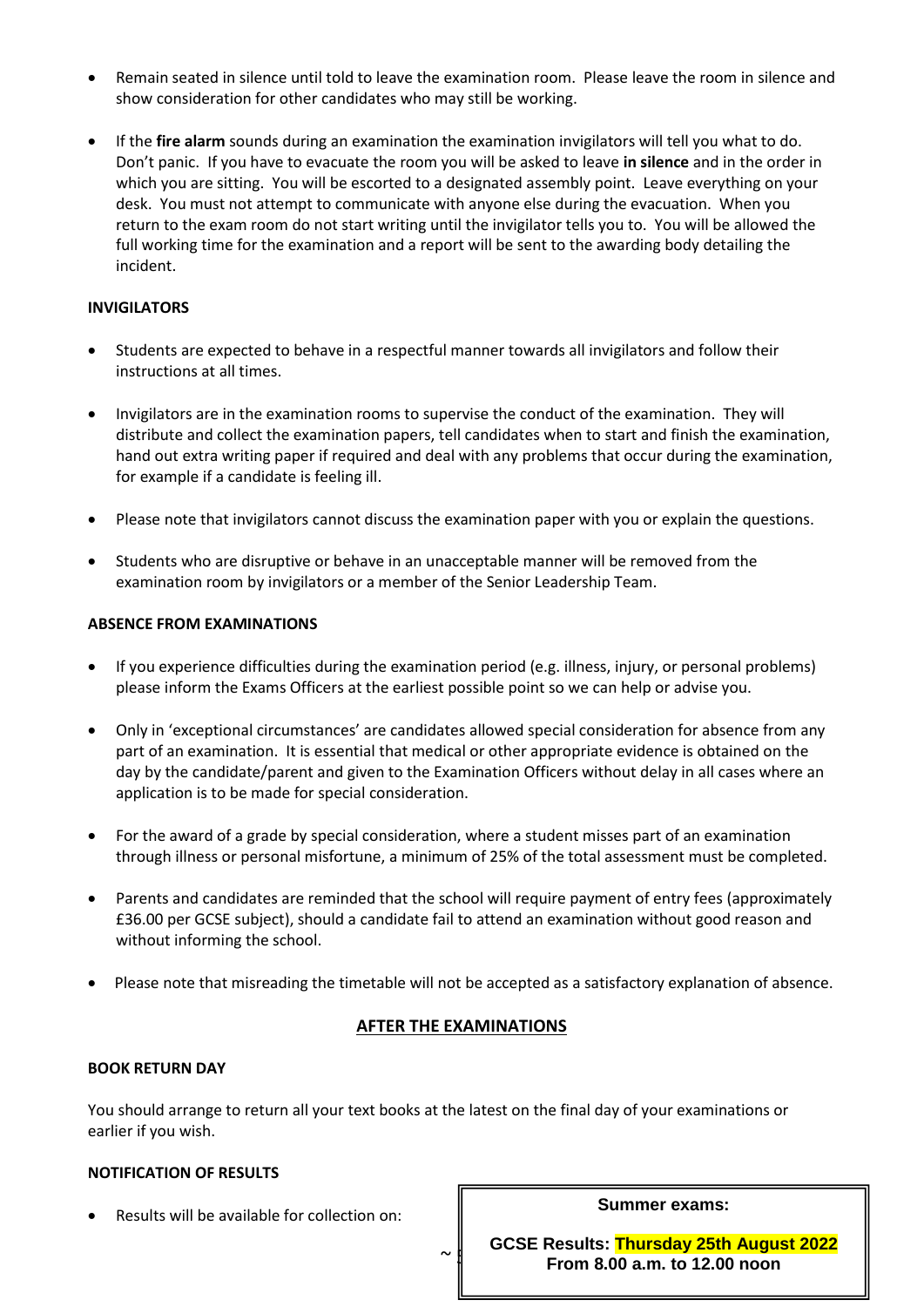- If you wish any other person (including family members) to collect your results on your behalf, you must give your written authorisation to school before results day and they will need to bring photographic ID with them.
- If you wish to receive your results via email please see Mrs Raziq for the necessary form.
- Results not collected will be posted home first class to the student's home address. **POST RESULTS**
- If you need post-results advice, teaching staff will be available on Results Day.
- If you wish to apply for a Review of Results, then you must see your subject teacher first.

#### **PRESENTATION OF CERTIFICATES**

- You will be notified when your certificates are ready for collection
- Any school is only obliged to keep certificates for a period of one year after issue. If candidates do not collect their certificates within this time (or if they lose their certificates) they can only be replaced by direct application to the appropriate examination boards. This will require proof of identity (such as a birth certificate) and a substantial fee per examination board. You are therefore urged to collect your certificates from school and to keep them safely.

#### **FREQUENTLY ASKED QUESTIONS**

#### **Q. What do I do if there's a clash on my timetable?**

 The Exams Officers will re-schedule papers internally (on the same day) where there is a clash of subjects. Candidates will normally sit one paper after the other and the students will not be able to have any communication with other students. Correct times should be on your individual candidate timetable. It may be necessary for you to bring a packed lunch if you have exams in the morning and afternoon as you will have to remain in isolation until both examinations are completed. If in doubt consult the Exams Officers.

#### **Q. What do I do if I think I have the wrong paper?**

 Invigilators will ask you to check before the exam starts. If you think something is wrong put your hand up and inform the invigilator immediately.

#### **Q. What do I do if I forget my Candidate Number?**

 Candidate Numbers are printed on seating plans, on the card on your exam desk and on attendance registers. Invigilators will be able to help you find your number. Alternatively, you can check with the Exams Officers before going into the exam room.

#### **Q. What do I do if I forget the school Centre Number?**

The Centre Number is **37100**. It will be clearly displayed in the examination rooms.

#### **Q. What do I do if I have an accident or am ill before the exam?**

 Inform school at the earliest possible point so we can help or advise you. In the case of an accident which means you are unable to write it may be possible to provide you with a scribe to write your answers but we will need as much prior notice as possible.

You may need to obtain medical evidence (from your GP or hospital) if you wish the school to make an appeal for Special Consideration on your behalf (see below).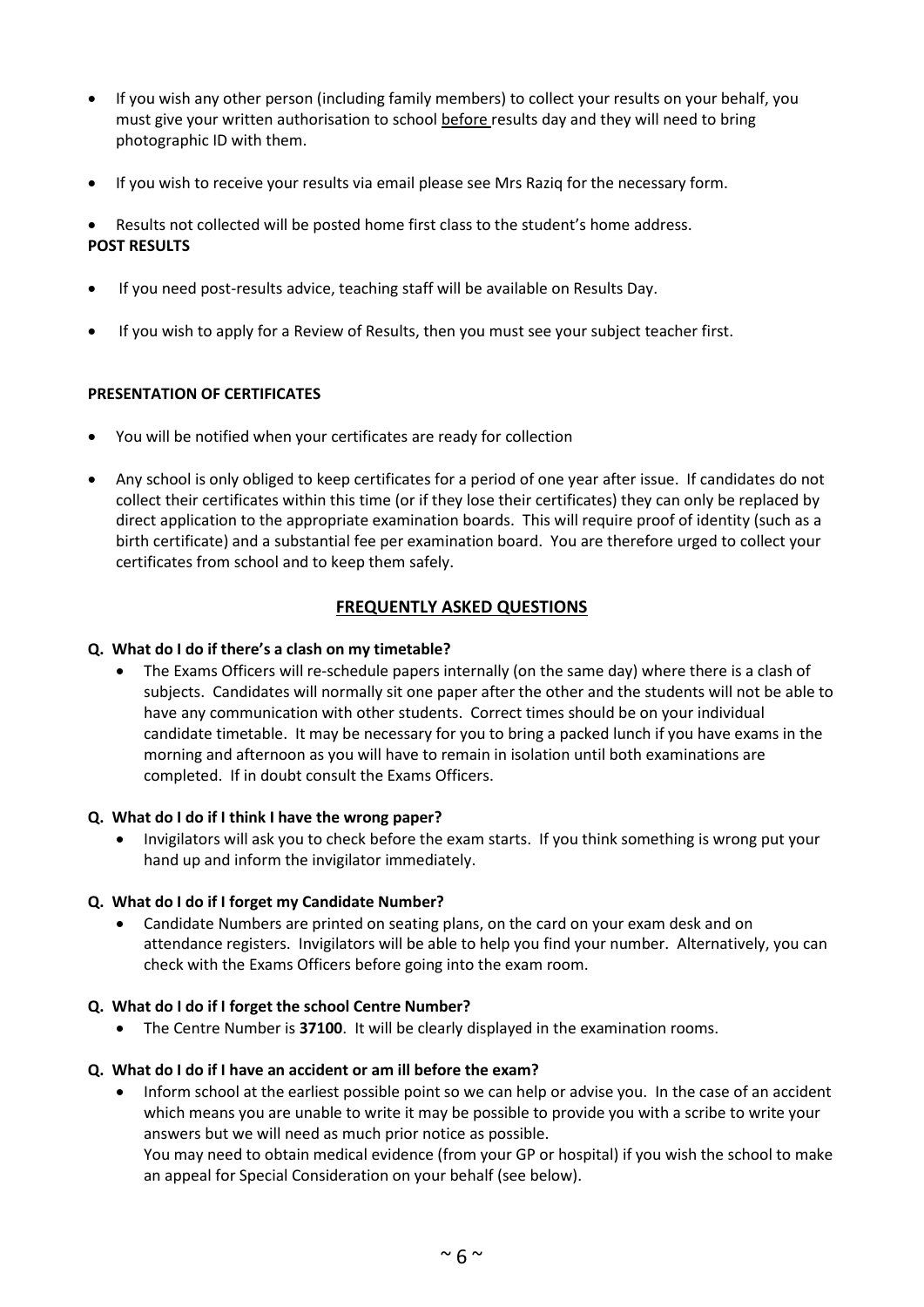#### **Q. What is an Appeal for Special Consideration?**

• Special Consideration is an adjustment to the marks or grades of a candidate who is eligible for consideration. The allowance for Special Consideration is from 0% (consideration given but addition of marks considered inappropriate) to 5% (reserved for exceptional cases). Parents should be aware that any adjustment is likely to be small and no feedback is ever provided. Candidates will only be eligible for Special Consideration if they have been fully prepared and covered the whole course but performance in the examination is affected by adverse circumstances beyond their control. Examples of such circumstances may be illness, accident or injury, bereavement or domestic crisis. The Examination Officers must be informed immediately, so that the necessary paperwork can be completed (within 7 days of the last exam session for each subject) and the candidate will be required to provide evidence to support such an application.

#### **Q. What do I do if I feel ill during the exam?**

 Put your hand up and an invigilator will assist you. You should inform an invigilator if you feel ill before or during an exam and you feel this may have affected your performance.

#### **Q. If I'm late can I still sit the examination?**

• It may still be possible for you to sit the examination, depending on what time you arrive and the length of the examination. You should get to school as quickly as possible and report to reception. A member of staff will escort you to the exam room. You must not enter an examination room without permission after an examination has begun. It may not be possible to allow you any extra time if you start the examination late.

#### **Q. If I miss the examination can I take it on another day?**

No. Timetables are regulated by the exam boards and you must attend on the given date and time.

#### **Q. Do I have to wear school uniform?**

Yes. Normal Academy regulations apply to uniform, hair, jewellery, make-up, etc.

#### **Q. What equipment should I bring for my exams?**

- For most exams you should bring at least 2 pens (**black ink only**), 2 pencils, an eraser and a ruler.
- For some exams you will need a calculator (Maths/Science/Business Studies/Geography), a 30cm ruler (marked with cm and mm), pencil sharpener and rubber, compasses, protractor and coloured pencil crayons (not gel pens).
- You are responsible for providing your own equipment for examinations. You must not attempt to borrow equipment from another candidate during the examination.

#### **Q. What items are not allowed into the examination room?**

- Only material that is listed on question papers (e.g. an anthology) is permitted in the examination room and students who are found to have any material with them that is not allowed will be reported to the appropriate examinations board. In such circumstances, a student would normally be disqualified from the paper or the subject concerned.
- Bags and coats and any other items are not permitted into the examination. Do not bring any valuables into school with you when you attend for an examination.
- No food is allowed in the exam room.
- Mobile telephones and watches must not be brought into the exam room even if they are turned off.

#### **Q. Why can't I bring my mobile telephone/watch into the exam room?**

 Being in possession of a mobile phone (or any other electronic communication device, e.g. IPod, headphones, smart watch)/watch is regarded as cheating and is subject to severe penalty from the awarding bodies:

The minimum penalties are as follows: